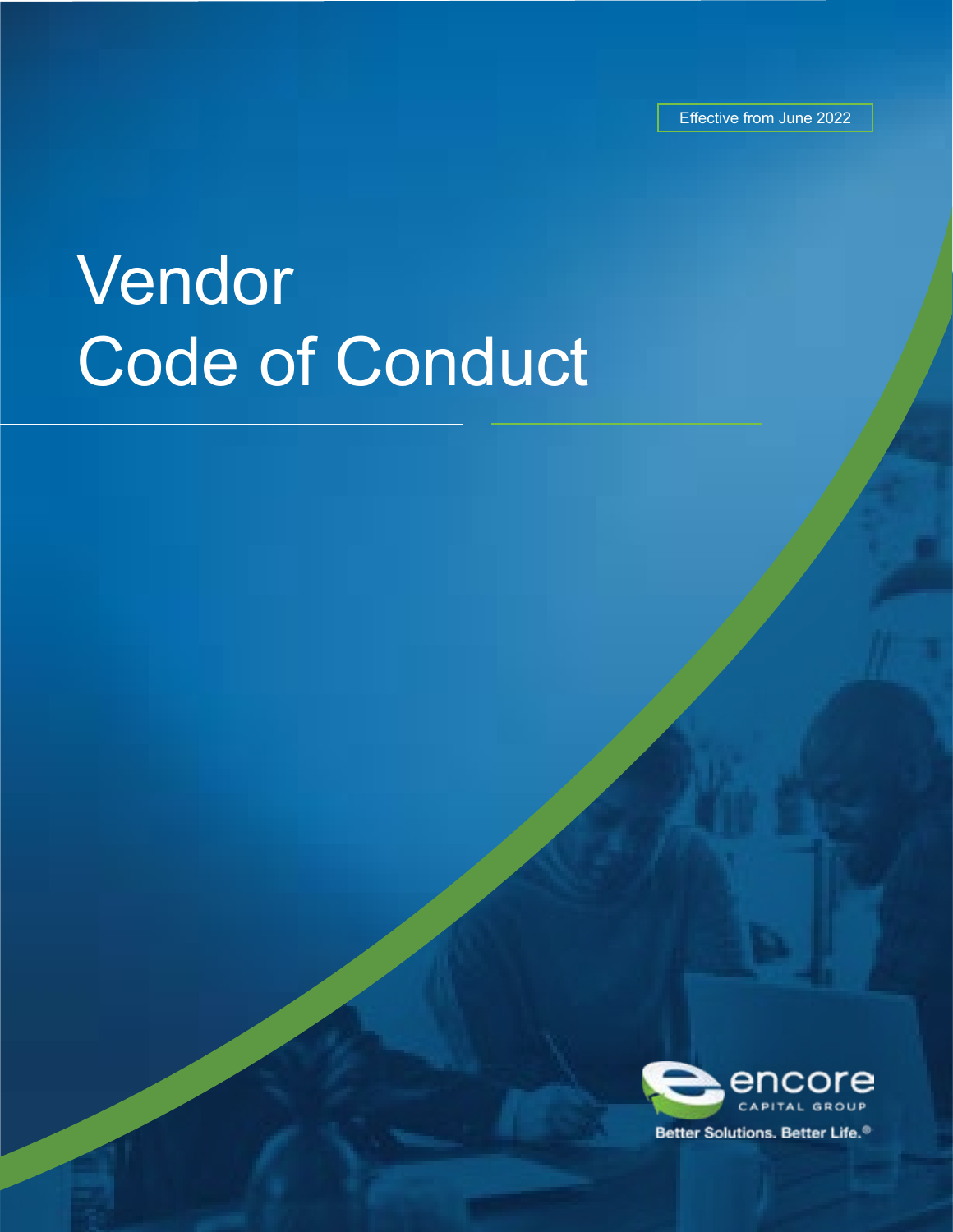### Introduction

Encore Capital Group, Inc. and its wholly owned subsidiaries (collectively "Encore") are committed to ethical and lawful behavior and to conducting its business with integrity and in full compliance with the applicable laws and regulations that govern its global business activities. Encore maintains high ethical standards with established business practices and regulatory compliance that apply to all employees, directors and officers.

Vendors that provide goods and/or services to Encore are expected at all times to conduct their business with honesty and integrity and observe the highest commercial standards of fair dealing. Vendors are to avoid actual or perceived conflicts of interest and are expected to abide by all applicable laws and regulations while assuring that all services are conducted with a high degree of professionalism and in accordance with the terms and conditions of the relationship.

Encore expects all vendor's best efforts to adhere to the standards set forth in this Vendor Code of Conduct ("Code"). This Code sets out Encore's minimum expectations for vendor conduct and is not intended to limit or discourage anyone from reaching still higher standards.

### Ethical Business Practices

#### **Compliance with Laws**

Vendors will abide by all applicable federal, state, and local laws, rules, and regulations in the operation of their respective businesses and while performing services for Encore.

#### **Anti-Bribery and Anti-Corruption**

Vendors will have zero-tolerance for bribery and corruption. Vendors are prohibited from engaging in activity that constitutes bribery and/or corruption, or any activity that could be perceived as engaging or tolerating bribery and/ or corruption.

#### **Conflicts of Interest**

Vendors will disclose any potential conflicts of interest prior to initiating their relationship with Encore, or as soon as a potential conflict is made apparent after initiating a relationship.

#### **Privacy and Confidentiality**

Vendors will protect confidential information. Vendors will adopt and maintain processes to provide reasonable protections for personal, proprietary and confidential information, including information that they access, receive or process on behalf of Encore. Vendors will comply with applicable privacy, data protection and information security laws and regulations.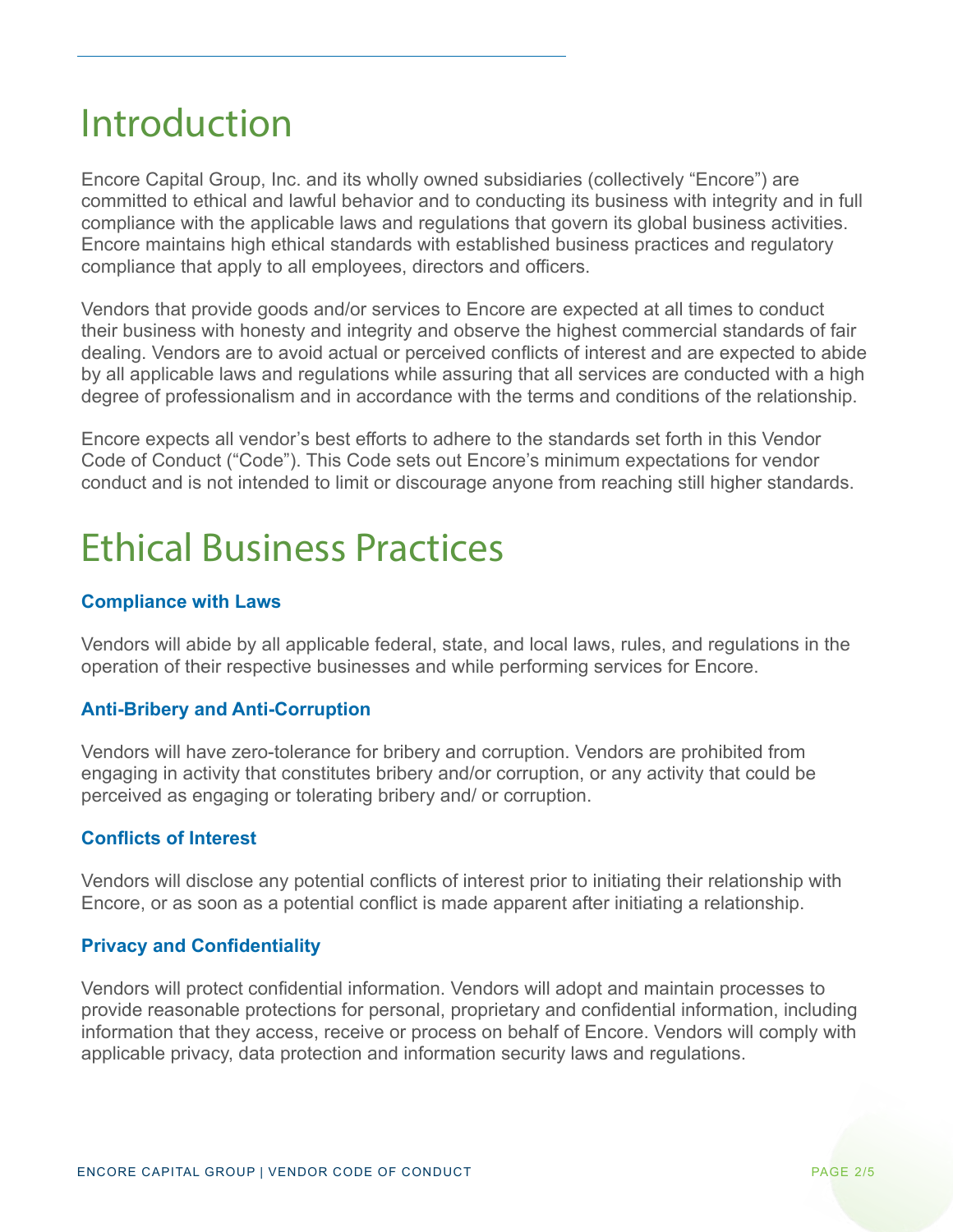# Ethical Business Practices (Cont.)

#### **Gifts and Contributions**

Vendors may not give, solicit, or accept gifts or entertainment that could influence or have the potential to influence their judgment of others involved in a business relationship with Encore. Gifts and any contributions must not be made on behalf of, or as a representative of Encore to any other vendor to influence a business relationship, or to request influence in favor of Encore.

#### **Whistleblower Protection**

Vendors will have a process through which their employees can raise workplace concerns without fear of retaliation. This process should be transparent and understandable and should ensure the protection of whistleblowers.

#### **Encore Standards of Business Conduct**

Encore employees are required to conduct every aspect of Encore's business in an honest, ethical, and legal manner. As a result, vendors must not knowingly cause an employee to violate Encore's Standards of Business Conduct, which can be found [here.](https://www.encorecapital.com/wp-content/uploads/2021/04/Encore-Capital-Group-Standards-of-Business-Conduct-approved-2021-0325.pdf)

# Human Capital

#### **Employee Verification**

Vendors will only employ workers who are legally authorized to work in their location and shall validate the employment eligibility of all their employees.

#### **Modern Slavery, Forced Labor, and Human Trafficking**

Vendors will not engage in any practice that could be considered as employing or encouraging any form of modern slavery, including forced labor and human trafficking.

#### **Child Labor**

Vendors will comply with all local minimum working age laws and requirements. Vendors will not employ or use underage labor in the production of their goods or services.

#### **Fair Wages, Benefits, and Working Hours**

Vendors will provide fair and competitive compensation, benefits, and hours to their workers that meet or exceed the requirements of applicable law or, where statuary provisions do not exist, provide for a just and adequate standard of living for all employees. Vendors will respect the right of their employees to organize and bargain collectively for their work.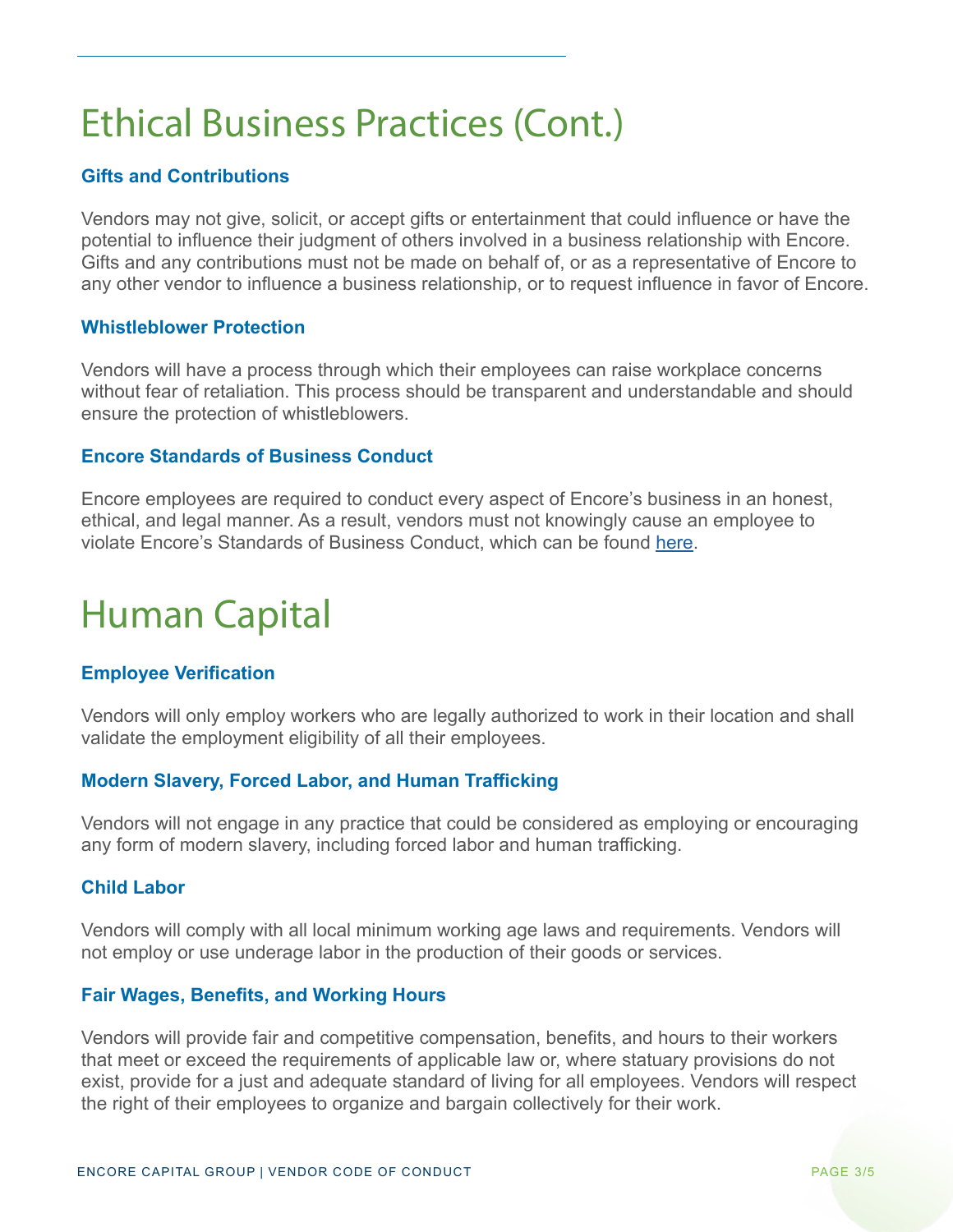# Human Capital (Cont.)

#### **Harassment/Anti-Discrimination**

Encore believes that all individuals should work in an environment free from harassment and discrimination prohibited by applicable law. Vendors will not tolerate and will address unlawful discrimination as well as inappropriate behavior that can be construed as harassment or sexual harassment under applicable law.

#### **Diversity & Inclusion**

At Encore, one of our values is that we are inclusive and collaborative. We embrace our differences and work together to ensure every individual can thrive. Encore expects its vendors to be committed to diversity and inclusion and to strive for a diverse workforce and supply chain.

#### **United Nations Declaration of Human Rights**

Encore supports fundamental principles of human rights across all our lines of business and in each region of the world in which we operate guided by international human rights principles encompassed by the Universal Declaration of Human Rights. You can find Encore's Global Human Rights Policy on **[EncoreCapital.com](http://EncoreCapital.com).** 

### Health, Safety and Environment

#### **Safe Working Conditions**

Vendors will provide safe and healthy working conditions to prevent accidents, injuries, and exposure to health risks. Vendors will provide all applicable laws relating to health and safety in the workplace. Vendors are also expected to provide products and services that meet all applicable health and safety requirements.

#### **Environment**

Vendors shall operate in an environmentally responsible manner, strive to minimize adverse impact on the environment and comply with applicable environmental laws in the countries in which they operate.